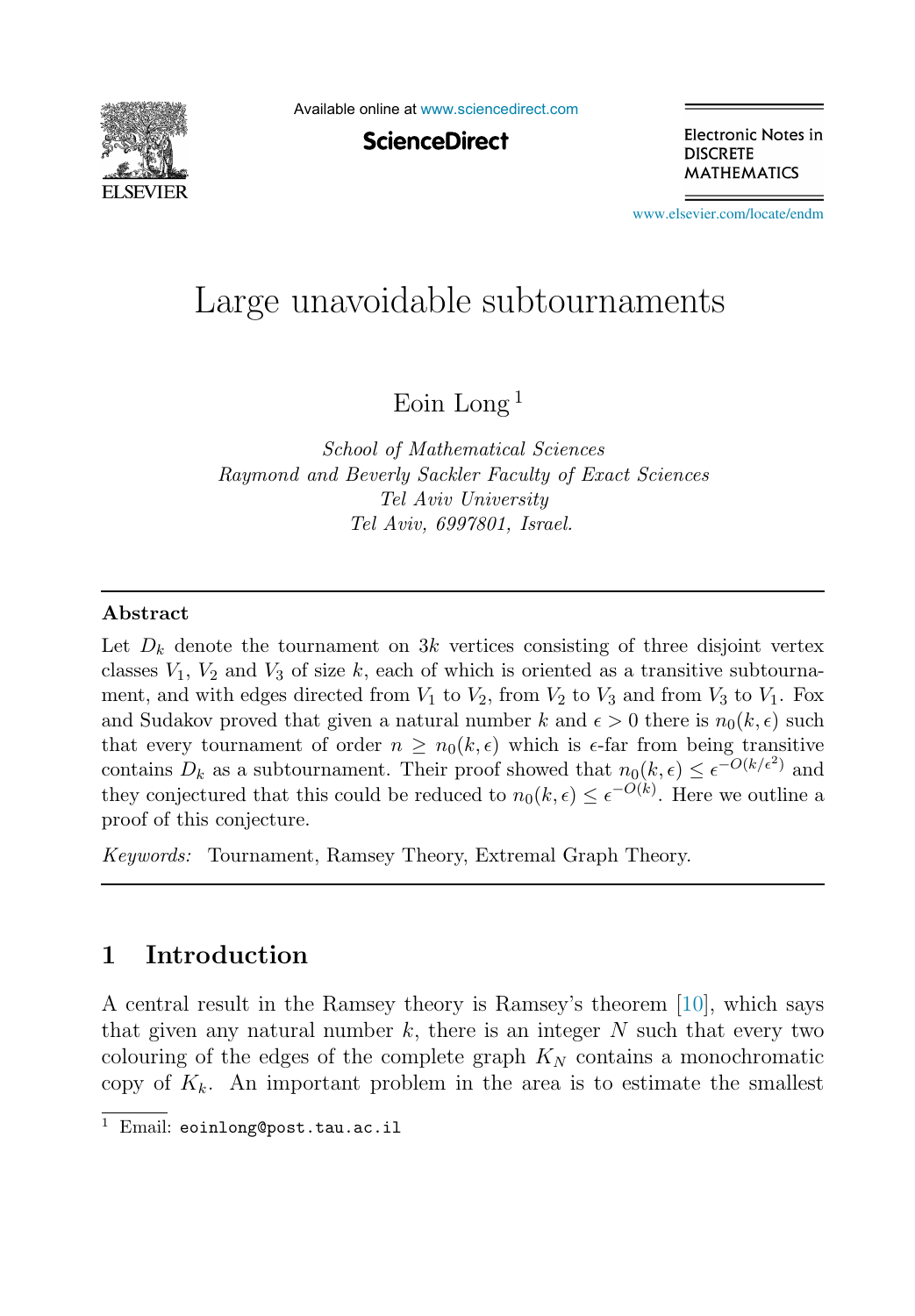value of N for which the theorem holds, denoted  $R(k)$ . It is known that  $2^{(1/2+o(1))k} < R(k) < 4^{(1+o(1))k}$  (see [\[3\]](#page-5-1), [\[11\]](#page-5-2), [\[5\]](#page-5-3), [\[1\]](#page-5-4)).

For general two colourings of  $K_N$  one clearly cannot guarantee any coloured subgraph other than a monochromatic clique in Ramsey's theorem. Bollobás raised the question of which coloured subgraphs occur in two colourings of  $K_N$  where each colour appears on at least  $\epsilon$  proportion of the edges. Let  $\mathcal{F}_k$ denote the collection of two coloured graphs of order  $2k$ , in which one colour appears as either a clique of order  $k$  or two disjoint cliques of order  $k$ . Bollobás asked whether, given a natural k and  $\epsilon > 0$  there is  $M = M(k, \epsilon)$  with the following property: in every two colouring of the edges of  $K_M$  containing both colours on at least  $\epsilon$  proportion of the edges, some element of  $\mathcal{F}_k$  appears as a coloured subgraph. Cutler and Montágh [\[2\]](#page-5-5) answered this question in the affirmative and proved that it is possible to take  $M(k, \epsilon) \leq 4^{k/\epsilon}$ . Fox and Sudakov [\[6\]](#page-5-6) subsequently improved this bound to show that  $M(k, \epsilon) \leq \epsilon^{-ck}$ , for some constant  $c > 0$ . As shown in [\[6\]](#page-5-6), this bound is tight up to the value of the constant  $c$  in the exponent, which can be seen by taking a random two colouring of a graph on  $\epsilon^{-(k-1)/2}$  vertices with appropriate densities.

Here we will be concerned with an analogous question for tournaments. A *tournament* is a directed graph obtained by assigning a direction to the edges of a complete graph. A tournament is said to be *transitive* if it is possible to order the vertices of the tournament so that all of its edges point in the same direction. Let  $T(k)$  denote the smallest integer such that every tournament on  $T(k)$  vertices contains a transitive subtournament on k vertices. A classic result due to Erdős and Moser [\[4\]](#page-5-7) shows that  $T(k)$  is finite for all k and gives that  $2^{(k-1)/2} < T(k) < 2^{k-1}$ .

As in the two colouring graph case, it is natural ask which subtournaments must occur in large tournament which is 'not too similar' to a transitive tournament. An *n*-vertex tournament T is  $\epsilon$ -far from being transitive if in any ordering of the vertices of T, the direction of at least  $\epsilon n^2$  edges of T must be switched in order to obtain a transitive tournament. In [\[6\]](#page-5-6), Fox and Sudakov asked the following question: given  $\epsilon > 0$ , which subtournaments must an n-vertex tournament which is  $\epsilon$ -far from being transitive contain?

For any natural number k, let  $D_k$  denote the tournament on 3k vertices consisting of three disjoint vertex classes  $V_1$ ,  $V_2$  and  $V_3$  of size k, each of which is oriented as a transitive subtournament, and with all edges directed from  $V_1$  to  $V_2$ , from  $V_2$  to  $V_3$  and from  $V_3$  to  $V_1$ . Taking  $T = D_{n/3}$  we obtain an *n*-vertex tournament which is  $\frac{1}{9}$ -far from being transitive and whose only subtournaments are contained in  $D_k$  for some k. Thus, subtournaments of  $D_k$  are the only candidates for unavoidable tournaments which occur in large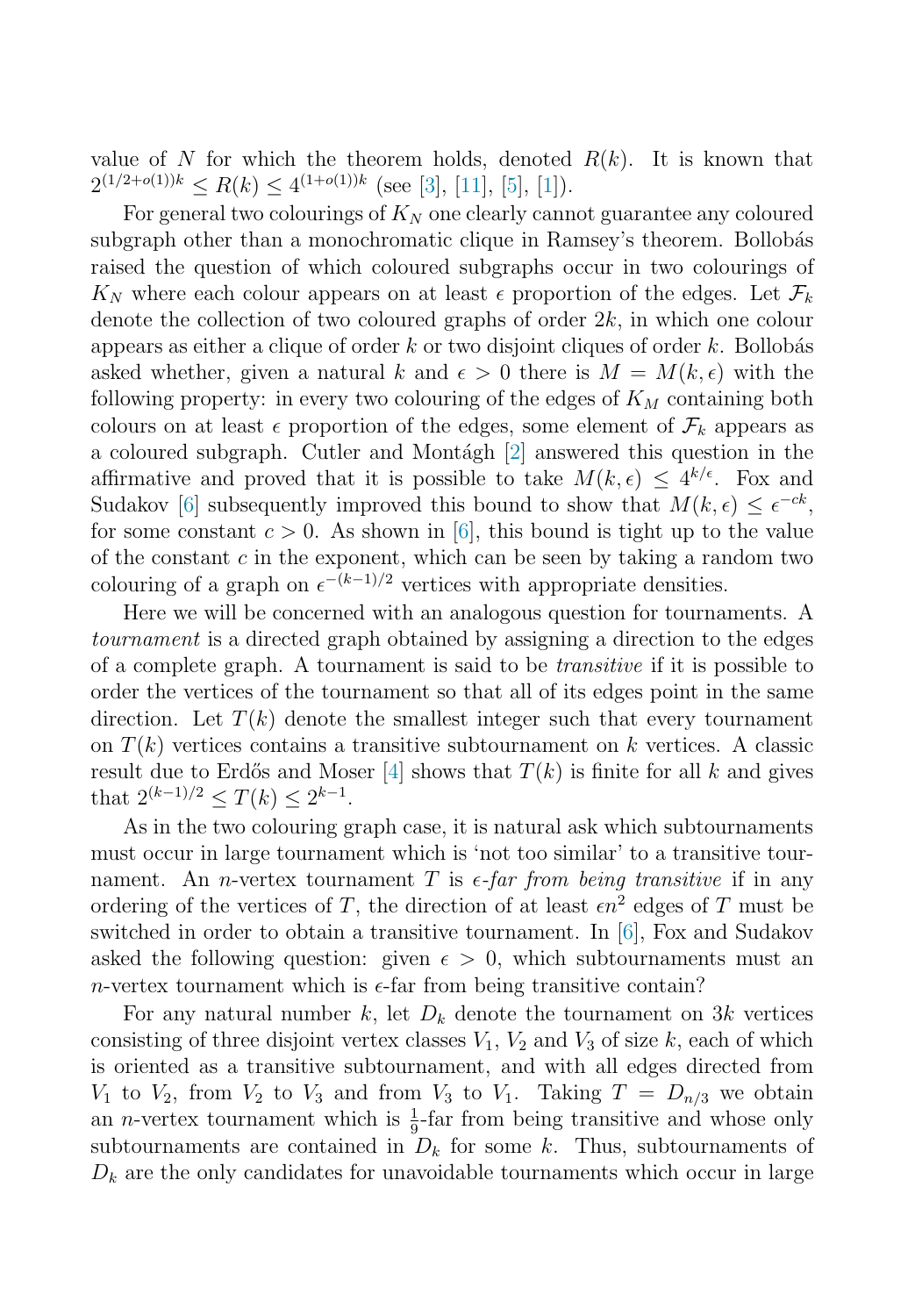<span id="page-2-1"></span>tournaments that are  $\epsilon$ -far from transitive for small  $\epsilon$ .

**Theorem 1.1 (Fox–Sudakov)** Given  $\epsilon > 0$  and a natural number k, there *is*  $n_0(k, \epsilon)$  *such that if* T *is a tournament on*  $n \geq n_0(k, \epsilon)$  *vertices which is*  $\epsilon$ -far *from being transitive, then*  $T$  *contains*  $D_k$  *as a subtournament. Furthermore*  $n_0(k,\epsilon) \leq \epsilon^{-ck/\epsilon^2}$ , for some absolute constant  $c > 0$ .

<span id="page-2-0"></span>The authors in [\[6\]](#page-5-6) conjectured that this bound can be further reduced to  $n_0(k, \epsilon) \leq \epsilon^{-Ck}$  for some absolute constant  $C > 0$ . This order of growth agrees with high probability with a random tournament obtained by directing edges backwards independently with probability  $\approx \epsilon$ . Here we prove this conjecture.

**Theorem 1.2** *There is a constant*  $C > 0$  *such that for*  $\epsilon > 0$  *and any natural number* k we have  $n_0(k, \epsilon) \leq \epsilon^{-Ck}$ .

*Notation:* Given a tournament T, we write  $V(T)$  to denote its vertex set and  $E(T)$  to denote the directed edge set of T. Given  $v \in V(T)$  and a set  $S \subset V(T)$ , let  $d^-_S(v) := |\{u \in S : \overrightarrow{uv} \in E(T)\}|$  and  $d^+_S(v) := |\{u \in S : \overrightarrow{vu} \in E(T)\}|$  $E(T)$ ]. We will also write  $T[S]$  to denote the induced subtournament of T on vertex set S. Given  $B \subset E(T)$ , we write  $d^-_B(v) = |\{u \in V(T) : \overrightarrow{uv} \in B\}|$ and  $d_B^+(v) = |\{u \in V(T) : \overrightarrow{uv} \in B\}|$ . For an ordering  $v_1, \ldots, v_{|T|}$  of  $V(T)$  and  $1 \leq i < j \leq |T|$ , let  $[v_i, v_j] := \{v_i, v_{i+1}, \ldots, v_j\}$ . Lastly, all log functions will be to the base 2.

## 2 Outline of the proof of Theorem [1.2](#page-2-0)

#### <span id="page-2-2"></span>*2.1 Finding many long backwards edges in* T

In [\[6\]](#page-5-6), Theorem [1.1](#page-2-1) was deduced from two results of independent interest. The first result showed that any tournament which is  $\epsilon$ -far from being transitive must contain many directed triangles.

**Theorem 2.1 (Theorem 1.3 [\[6\]](#page-5-6))** *Any n*-vertex tournament T which is  $\epsilon$ *far from being transitive contains at least*  $c\epsilon^2 n^3$  *directed triangles, where*  $c > 0$ *is an absolute constant.*

As pointed out in [\[6\]](#page-5-6), this bound is also best possible in general, as can be seen from the following tournament. Let T be given by taking  $k$  copies of  $D_{n/3k}$ , say on disjoint vertex sets  $V_1, \ldots, V_k$  with all edges between  $V_i$  and  $V_j$ directed forward, for  $i < j$ . As at least  $(n/3k)^2$  edges from each copy of  $D_{n/3k}$ must be reoriented in order to obtain a transitive tournament, T is  $k(1/3k)^2$  =  $1/9k$  far from being transitive, but contains only  $k.(n/3k)^3 = n^3/27k^2$  directed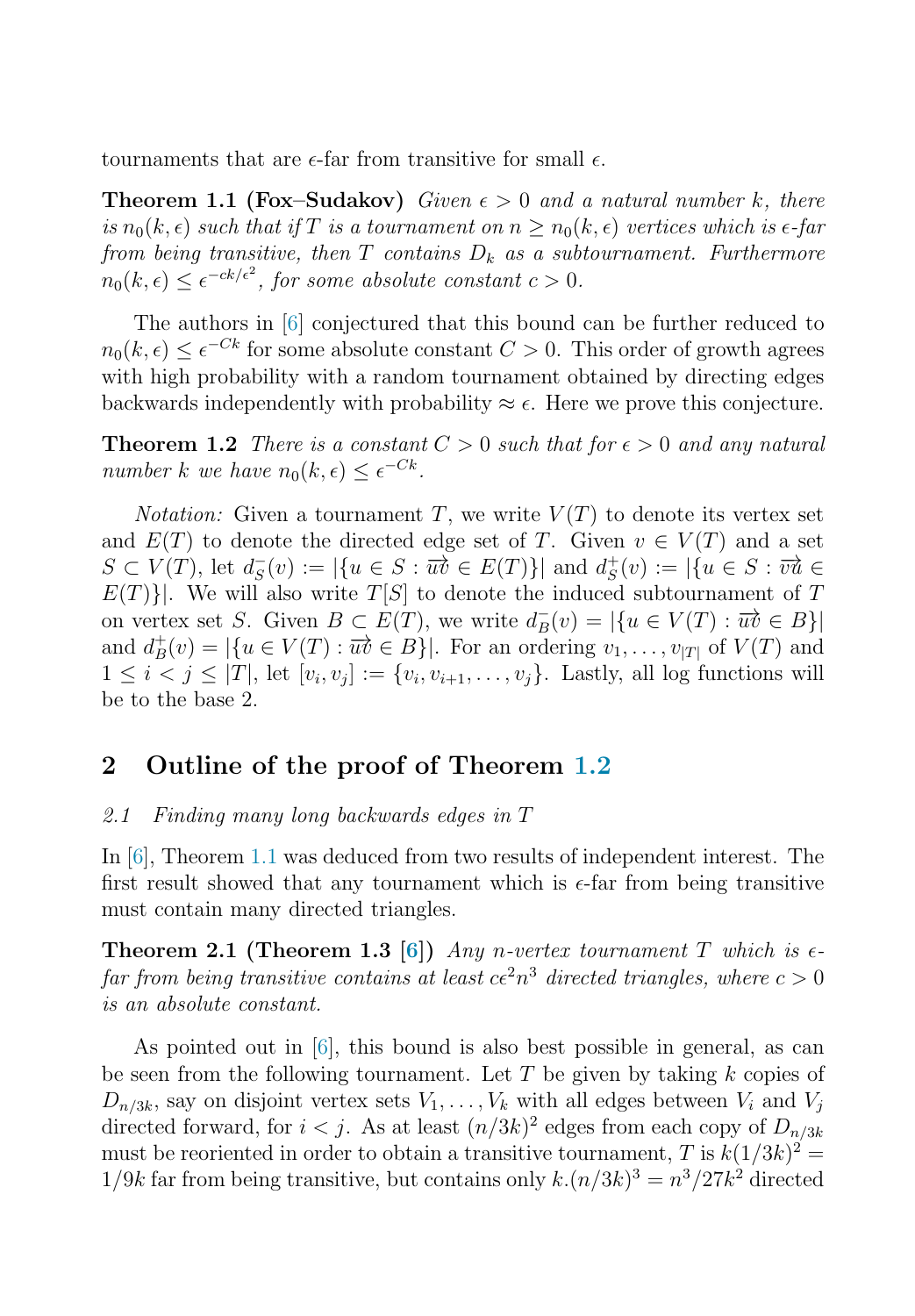triangles. Taking  $\epsilon = 1/9k$ , we see that the growth rate here agrees with that given by Theorem [2.1](#page-2-2) up to constants.

Our first improvement in the bound for  $n_0(k, \epsilon)$  comes from showing that any tournament which is  $\epsilon$ -far from being transitive must either contain many more directed triangles than the number given in Theorem [2.1](#page-2-2) or contain a slightly smaller subtournament which is  $2\epsilon$ -far from being transitive.

<span id="page-3-1"></span>Given an ordering  $v_1, \ldots, v_{|T|}$  of the vertices of a tournament T, edges of the form  $\overleftarrow{v_i v_j}$  with  $i < j$  are called *backwards edges*. We will often list the vertices of tournaments in an order which minimizes the number of backwards edges. Such orderings are said to be *optimal*.

**Proposition 2.2** *Suppose that*  $T$  *is a tournament on*  $n$  *vertices and*  $v_1, \ldots, v_n$ *is an optimal ordering of*  $V(T)$ *. Then the following hold:* 

- (i) For every  $i, j \in [n]$  with  $i < j$  we have
	- $d^+_{[v_{i+1},v_j]}(v_i) \geq (j-i)/2;$
	- $d^-_{[v_i, v_{j-1}]}(v_j) \ge (j-i)/2.$
- <span id="page-3-0"></span>(ii) *If*  $T[v_{i+1}, v_i] := T[\{v_{i+1}, \ldots, v_i\}]$  *has*  $\delta(j-i)^2$  *backwards edges in this ordering then the subtournament*  $T[v_{i+1}, v_i]$  *is*  $\delta$ -far from being transitive.

Given an ordering  $v_1, \ldots, v_n$  of  $V(T)$  with a backwards edge  $\overleftarrow{v_i v_j}$   $(i < j)$ , the edge  $\overline{v_i v_j} \in B$  is said to have *length*  $j - i$ .

**Lemma 2.3** Suppose that  $T$  is a tournament on  $n$  vertices which is  $\epsilon$ -far *from being transitive and let*  $v_1, \ldots, v_n$  *be an optimal ordering of*  $V(T)$ *. Let* B *denote the collection of backwards edges in this ordering. Then one of the following holds:*

- (i) *The subset* B′ *of* B *consisting of those edges of length at least* n/16 *sat* $isfies |B'| \geq |B|/4;$
- (ii) T *contains a subtournament on at least* n/8 *vertices which is* 2ǫ*-far from being transitive.*

<span id="page-3-2"></span>The next lemma shows that if we are in case 2. of Lemma [2.3](#page-3-0) and  $\epsilon$  isn't too large then there is a large set of backwards edges of T all of which lie in a huge number of directed triangles.

**Lemma 2.4** Let T be an n-vertex tournament with optimal ordering  $v_1, \ldots, v_n$ and let B denote the set of backwards edges in this ordering,  $|B| = \alpha n^2$ . Sup*pose that the subset*  $B' \subset B$  *of backwards edges with length at least*  $n/16$ *satisfies*  $|B'| \ge \alpha n^2/4$ . Then, provided that  $\alpha \le 2^{-16}$ , there exists  $B'' \subset B'$ *satisfying*  $|B''| \ge |B'|/2$  *with the property that each edge of*  $B''$  *lies in at least*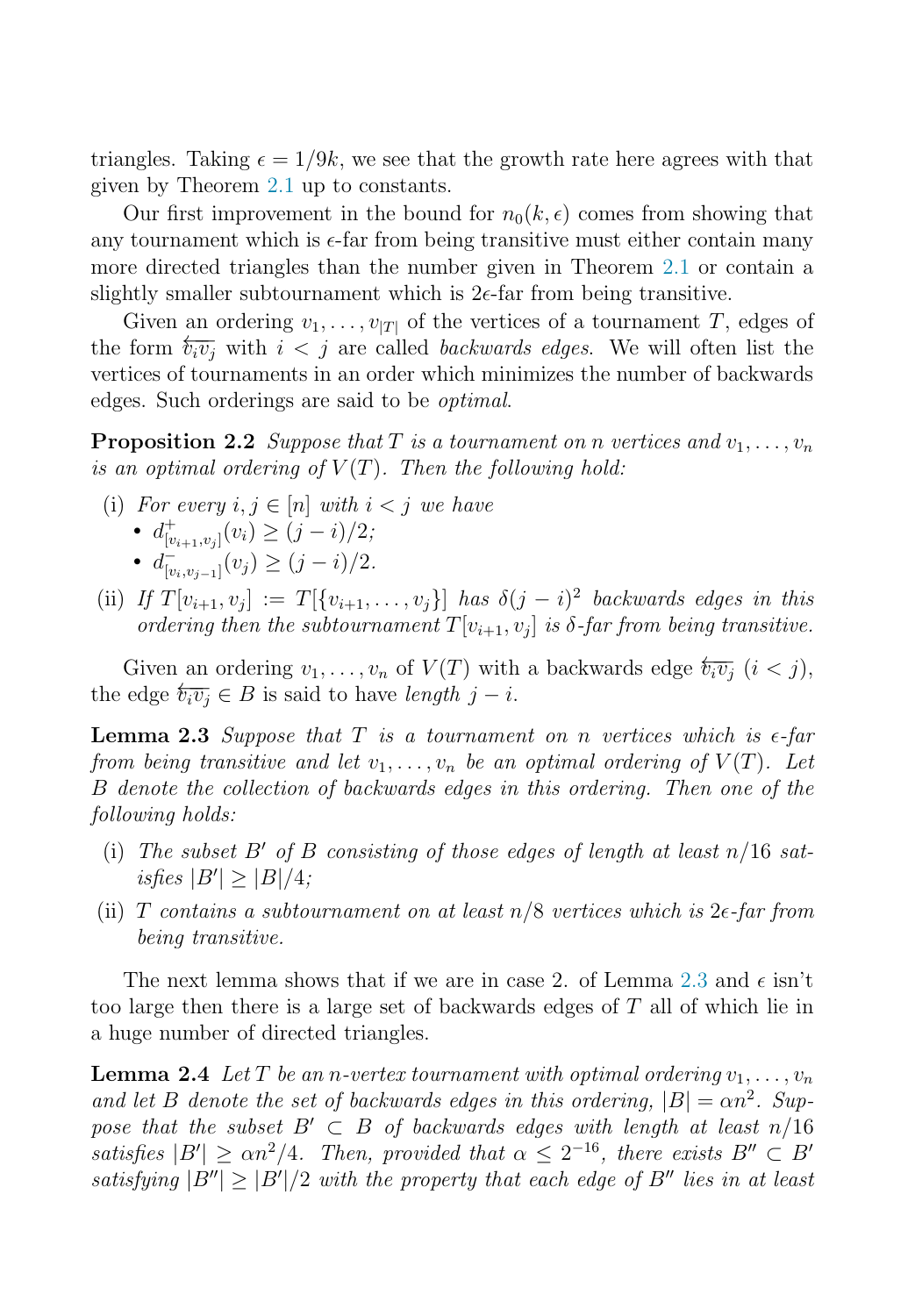#### n/64 *directed triangles in* T*.*

**Proof.** Sketch Note that given  $\overleftarrow{x_i x_j} \in B'$  with  $i < j$ , if k satisfies  $i < k < j$ and both  $\overrightarrow{x_ix_k}$  and  $\overrightarrow{x_kx_j}$  are edges of T, the set  $\{x_i, x_k, x_j\}$  forms a directed triangle in T. Note also that by Proposition [2.2](#page-3-1) there are at least  $(j - i)/2$ edges  $\overrightarrow{x_i x_k}$  in T with  $i < k < j$ . In order to block such a 'potential directed triangle', the edge  $\overleftarrow{x_kx_j}$  must lie in T. Thus there must be many edges in B which are directed away from  $x_i$ . An identical argument shows that there must be many backwards edges directed towards  $x_i$ . But as each edge in B' has many 'potential threats' –  $(j - i)/2$  of them. By using that B is small, it can be shown that most of these potential directed triangles are not blocked and form directed triangles, as required.  $\Box$ 

#### <span id="page-4-0"></span>2.2 Finding a copy of  $D_k$  in  $T$

The second half of our argument is based on another result from [\[6\]](#page-5-6). Here the authors proved that the following holds:

Theorem 2.5 (Theorem 3.5, [\[6\]](#page-5-6)) *Any* n*-vertex tournament with at least*  $\delta n^3$  directed triangle contains  $D_k$  as a subtournament provided that  $n \geq \delta^{-4k/\delta}$ .

By combining Lemma [2.3](#page-3-0) and Lemma [2.4](#page-3-2) with Theorem [2.5](#page-4-0) it is already possible to improve the bound  $n_0(k, \epsilon)$ , to show that  $n_0(k, \epsilon) \leq \epsilon^{-ck/\epsilon}$  for some fixed constant  $c > 0$ . To remove the additional  $\epsilon$  term from the exponent, we modify Theorem [2.5.](#page-4-0)

<span id="page-4-1"></span>The next lemma shows that if many directed triangles in Theorem [2.5](#page-4-0) occur in a very unbalanced manner, meaning that each of these triangles contain an edge from a small set, the lower bound on  $n$  in Theorem [2.5](#page-4-0) can be reduced. Note that this is exactly the situation given by Lemma [2.4.](#page-3-2)

Lemma 2.6 *Let* T *be an* n*-vertex tournament and let* E *be a set of edges of* βn<sup>2</sup> *edges in* T*. Suppose that each edge of* E *occurs in at least* γn *directed triangles in* T*.* Then T contains  $D_k$  as a subtournament provided  $n \geq \beta^{-100k/\gamma}$ .

The proof of Lemma [2.6](#page-4-1) follows a similar outline to that of Theorem [2.5](#page-4-0) in [\[6\]](#page-5-6).

Theorem [1.2](#page-2-0) can now be proven as follows. Let T be an *n*-vertex tournament which is  $\epsilon$ -far from being transitive. By repeatedly applying Lemma [2.3](#page-3-0) we can find a sequence of subtournaments  $T_1, \ldots, T_L$ , with  $|T_i| \geq n/8^i$  for all i such that  $T_i$  is  $2^i \epsilon$  -far from being transitive. When this process terminates at  $T_L$ , by Lemma [2.3](#page-3-0) part 2.  $T_L$  must contain many 'long backwards edges'. We then apply Lemma [2.6](#page-4-1) to find a large set of backwards edges in  $T_L$ , each